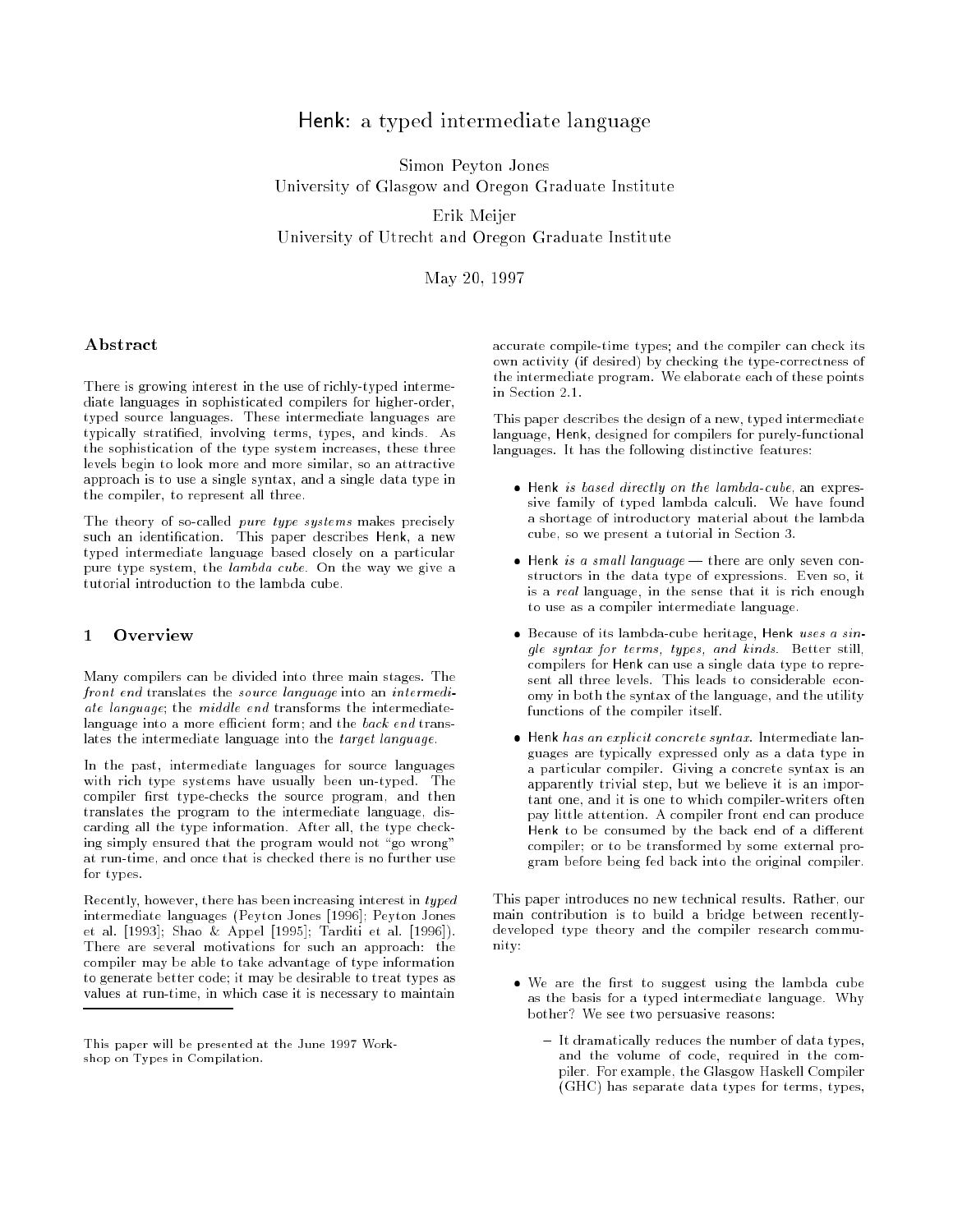and kinds, and separate algorithms for parsing, printing, typing, and transforming them. Collapsing the three levels gets rid of all this duplication.

- It is easier to accommodate new developments in the type system of the source language, because the lambda cube's type language is already as expressive as its term language.
- We give a tutorial on the lambda cube, emphasising aspects relevant to compiler builders. (Most of the literature is relatively recent  $-$  post  $1988 -$  and written from the point of view of theorists.)

Our initial focus is on non-strict languages, but we hope to make Henk neutral with respect to the strict/non-strict question. That is, rather than having two variants of Henk (one strict, one non-strict), we hope to have a single language that treats both styles as first class citizens, and allows free mixing of the two in a single program.

We assume familiarity with the lambda calculus in general, and with the second-order lambda calculus, also called  $F_2$ , in particular.

# 2 Background and motivation

#### 2.1 Type-directed compilation

It has been recognized for some time that maintaining type information right through to code generation, and beyond, can be beneficial. Specifically:

 Accurate type information can guide compiler analyses, and transformations.

For example:

- Strictness analysis over non-flat domains has to be guided by type information (Peyton Jones & Partain [1993]).
- A compiler may be able to use more efficient representations of data values if it knows their types. For example, an integer can be represented by the integer itself rather than a pointer to a box containing the integer (either in a strict language, or in a lazy one in contexts where the integer is certainly evaluated). The price to be paid is that such unboxed integers cannot be passed to polymorphic functions, since their representation differs from the simple pointer that polymorphic code typically expects. Guided by type information one can specialise the polymorphic function to the unboxed types at which it is used (Peyton Jones & Launchbury [1991]; Tarditi et al. [1996]).
- Transformations that remove intermediate data structures, often called deforestation or fusion transformations, rely heavily on types to guide the transformation. In some cases the very correctness of the transformation relies on parametricity, a property of well-typed polymorphic

functions (Gill, Launchbury & Peyton Jones [1993]; Hu, Iwasaki & Takeichi [1996]; Launchbury & Sheard [1995]).

- Traditional static type checking is performed completely at compile time. In more sophisticated settings, however, it may be useful to postpone some type checking until run time. For example:
	- { Some reasonable programs cannot readily be expressed in a static type systems, notably ones involving meta-programming. There are many proposals for incorporating a type Dynamic in an otherwise statically-typed language, but all involve some run-time check that the type of a value matches an expected type.
	- Rather than statically specialise a polymorphic function for the types at which it is called, one can pass the type as an explicit argument, so that the function can behave appropriately (Harper & Morrisett [1995]).
	- $-$  "Tag-free" garbage collectors need some run-time type information to guide them (Tarditi [1996]; Tolmach [1994]).

All these applications require accurate type information to be available at run-time, and hence at compile time too.

 Debugging a compiler can be a nightmare. The only evidence of an incorrect transformation can be a segmentation fault in a large program compiled by the compiler. Identifying the cause of the crash, and tracing it back to the faulty transformation, is a long, slow business. If, instead, the compiler type-checks the intermediate-language program after every transformation, the huge majority of transformation bugs can be nailed in short order. It is quite difficult to write an incorrect transformation that is type correct! Furthermore, the program cannot crash if it is type correct, so even incorrect transformations can only give an unexpected result, not a crash, which is usually much easier to trace.

We call the Henk type-checker "Core Lint". If the compiler is correct, Core Lint does nothing useful, and is switched off by default. In our experience, its ability to localise compiler bugs would by itself justify the use of a typed intermediate language.

Compilers that maintain and use type information throughout the compiler have come to be called \type-directed". Standard ML of New Jersey has been type-directed for some time (Shao & Appel [1995]), but its internal type system is monomorphic, so it cannot track types through polymorphic functions. Since 1990 the Glasgow Haskell Compiler (GHC) has used a language based on the second-order lambda calculus as its intermediate language (Peyton Jones [1996]; Peyton Jones et al. [1993]).

More recently, the TIL compiler uses a considerably more sophisticated (and complicated) intermediate language capable of expressing intensional polymorphism, including recursive functions at the level of types (Morrisset [1995]; Tarditi et al. [1996]). TIL uses a stratied type system, which simplies the proof theory, but it does lead to considerable duplication in compiler transformations (Tarditi [1996]). We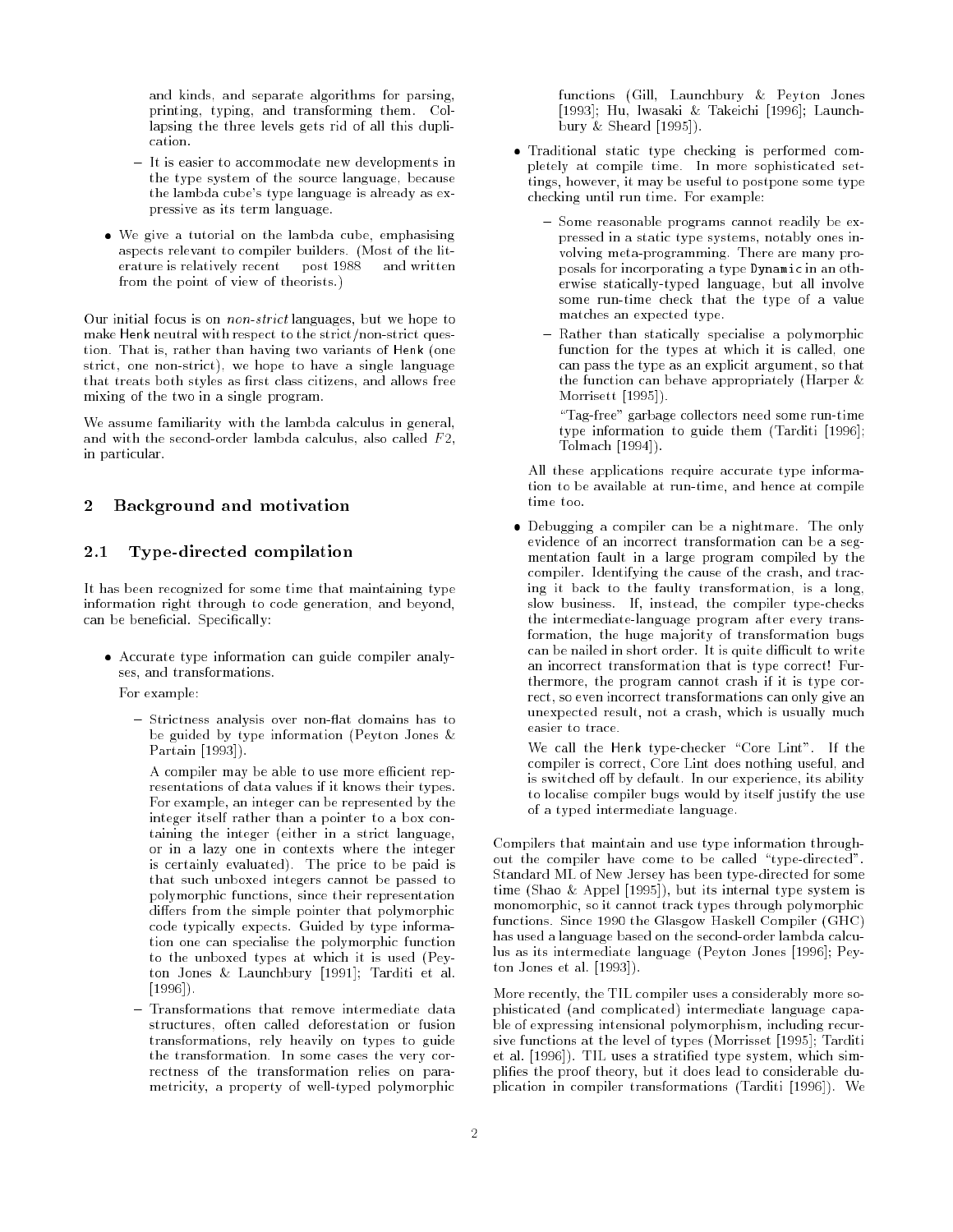speculate that the lambda cube might provide a theoretically sound way to get the best of both worlds.

Shao is also developing a typed intermediate language, FLINT, with similar goals to TIL's (Shao [1996]).

# 2.2 Implicit vs explicit typing

It is important to distinguish the typing requirements of a source language and an intermediate language.

Almost all source languages are, to some degree, implicitly typed. There is a continuum between full type inference (where no type information is given by the programmer) and type checking (where all type information is given). The type system of a source language is usually a delicate compromise of expressiveness and type inference. The more expressive the type system, the more guidance (in the form of type signatures and the like) must be given to the type checker.

On the other hand, it is highly implausible to have an implicitly-typed intermediate language, because it hard to ensure that every transformation preserves the delicate property that types can be inferred from the program source. Indeed, many transfomations do not (e.g. desugaring a let expression to a lambda abstraction applied to the right-hand side of the let definition). An intermediate language can, however, be explicitly typed. When the front end translates a source program into the intermediate language, it can decorate it with type information based on the results of type inference on the source program. If the compiler, for some reason, wants to check the type-correctness of an intermediate-language program, it should be a matter of type checking and not type inference. In practical terms, type checking does not involve unication or other sophisticated algorithms.

Furthermore, because it is explicitly typed, the intermediate language can have a much more expressive type system than the source language. For example, the intermediate language might permit arbitrary universal quantification in types, whereas a source language like ML or Haskell restrict universal quantification to the top level of a type".

# 2.3 Towards the lambda cube

While it is obvious enough in retrospect, it was a breakthrough when we realised in 1990 that the second-order lambda calculus was precisely what we needed to express and maintain type information in the intermediate language of a compiler. (Peyton Jones [1996] gives some examples.) A large body of theory and its design choices, could be pressed into immediate service.

With Henk, we aim to take the same idea one step further, by appropriating another body of theory, the lambda-cube, and adopting its design choices to structure the language.

Specically, Henk goes beyond the second order lambda calculus in the following ways:

- It is elegantly parameterised. Simply by selecting or discarding type rules one can force Henk to be equivalent to the simply-typed lambda calculus, the secondorder lambda calculus (Girard [1972]), its extension to higher-order kinds  $(F\omega)$  (Girard [1972]), or the calculus of constructions  $(\lambda C)$  (Coquand & Huet [1988]). In Section 4 we show how we can also extract a predicative version of  $F\omega$ .
- As it happens, Haskell's type system allows type variables to range over type constructors (not merely types), so the generality of  $F\omega$  is already required. Henk puts this extension on a firm theoretical foundation, whereas it is a somewhat ad hoc extension of GHC's earlier Core language.
- Henk provides a full lambda calculus at the level of types. Provided recursion is disallowed  $-$  a restriction easily expressed in the type system  $-$  evaluation of types is strongly normalising (i.e. guaranteed to terminate), something that is really the defining property of a type.

This lambda calculus subsumes Haskell's type synonyms, which receive a rather ad hoc treatment in GHC, and it also permits us to explore more ambitious paths such as those suggested by TIL.

- Despite this extra richness, Henk is a very small language. The data type of expressions, for example, has only seven constructors. Better still, the very same syntax is used for expressions, types, and kinds. This economy is reflected:
	- { in the type system by a single set of rules that say when a term is well-typed, when a type is well-kinded, and when a kind is well formed.
	- $-$  in the compiler by a single data type that represents terms, types and kinds; and a single set of utility functions to parse, print, type-check, and so on.

One might object that using the same compiler data type to represent terms and types would allow a buggy compiler to construct ill-formed terms, such as attributing the type <sup>3</sup> to a variable. With GHC's current structure, such a thing would be identified as ill-typed when compiling the compiler, because something from the datatype representing terms cannot be used in place of something from the datatype representing types.

GHC's current structure may prevent the compiler from accidentally constructing some bogus terms, but it does not eliminate  $all$  of them. For example, 3 True is a legal value in the datatype of terms, but of course it is ill-formed. Instead we rely on Core Lint (Section 2.1) to identify such bugs. Folding together the three levels does, however, postpone the detection of certain (actually rather unusual) errors from compiler-compilation-time to compiler-run-time.

<sup>&</sup>lt;sup>1</sup>Haskell's type classes actually give rise to intermediate-language constants of rank-2 polymorphic type, a nice example of the way in which a language feature can make use of a type discipline which would be unworkable in its full generality.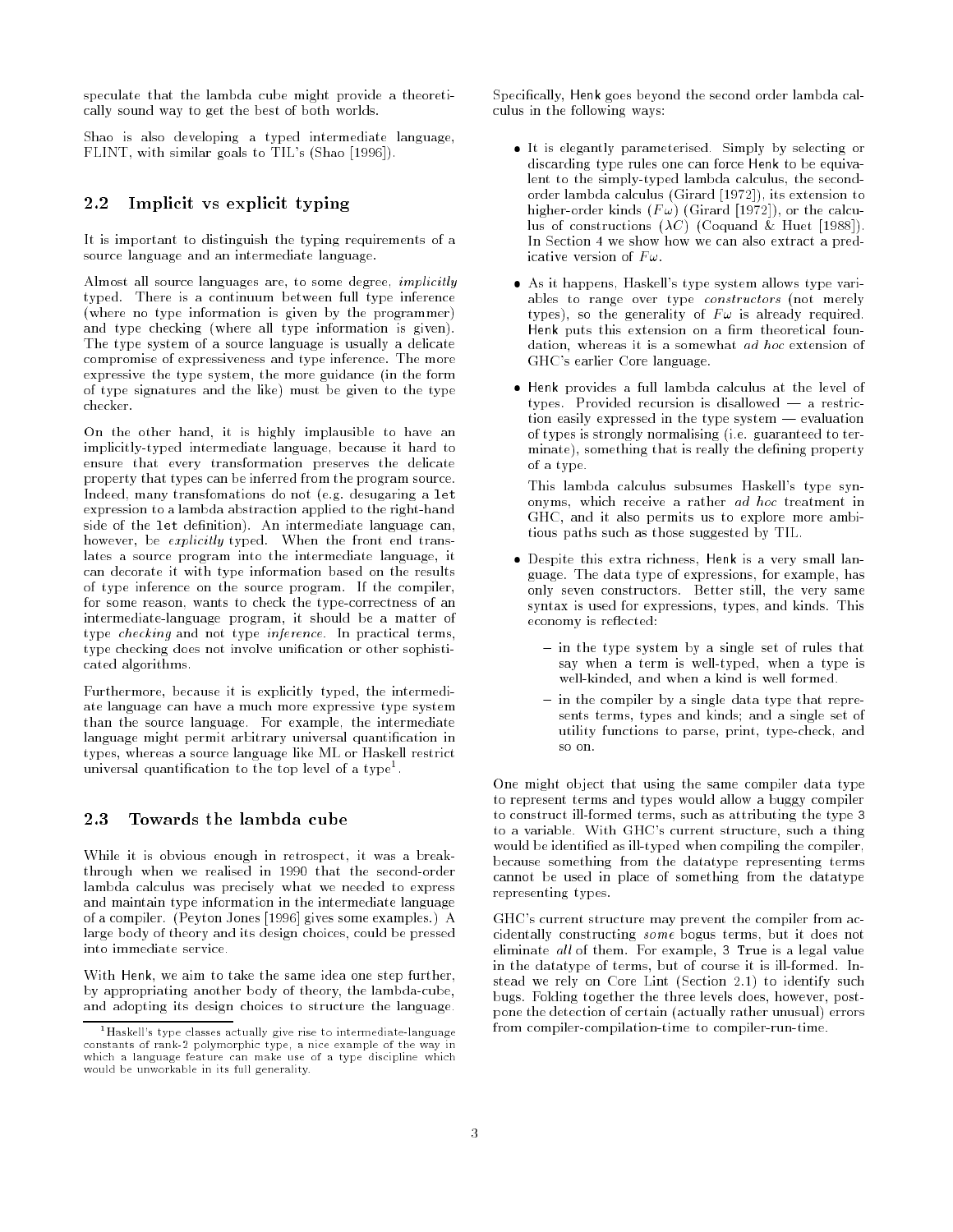| F. | $\mathbb{R}^m = \mathbb{R}^m$ |                  | Constant                       |
|----|-------------------------------|------------------|--------------------------------|
|    |                               | $\boldsymbol{x}$ | Variable                       |
|    |                               | EE.              | Application                    |
|    |                               |                  | $\lambda x$ : E.E. Abstraction |
|    |                               |                  | $\Pi x : E.E$ Quantification   |
|    |                               |                  |                                |

Figure 1: Syntax of Pure Type System expressions

### Pure Type Systems and the Lambda  $\mathbf{3}$ Cube

So what should the new typed intermediate language look like? Fortunately, Barendregt has done all the hard work for us (Barendregt [1992]). Pure Type Systems (PTS) are an elegant way of presenting explicitly-typed lambda-calculi in a uniform way, and give us almost exactly what we want. However, the literature on pure type systems is mostly written from the perspective of theorists, and while much of it is excellent, it is not for the faint hearted. In this section we therefore begin with a tutorial on Pure Type Systems, using a very small expression language. In Section 5 we then elaborate this calculus into a real language.

#### $3.1$ The familiar core

The syntax of PTS expressions is given in Figure 1. The first four productions should be familiar: constans, variables, applications, and abstractions. The language is explicitly typed, so that the variable bound by a lambda abstraction is annotated with its type. The fifth production,  $\Pi$ -abstraction, is a key idea of PTS, and as we will see shortly subsumes both function arrow and universal quantification.

#### 3.2 3.2 Mixing terms and types

The unusual feature about the PTS world is that the type that decorates the bound variable of a lambda abstraction is simply another expression. That is, types have the very same syntax as terms.

This seems like an attractive idea. After all, like terms, the conventional syntax of types includes constants (e.g. Int), type variables, applications (e.g. Tree Int), abstractions (in the form of type synonyms), and (in a polymorphic system) a binding construct, namely universal quantication. Furthermore, the second order lambda calculus requires abstractions and applications of types to appear in terms.

In a PTS, a single form of abstraction and application suf fices, at least from a syntactic point of view. For example, here is an expression written in F2:

 $\Lambda \alpha . \lambda x : \alpha .$ id  $[\alpha]$  x

 $\Lambda$  introduces a type abstraction that binds the type variable  $\alpha$ , which in turn is used as the type of x. In the body of the abstraction, the polymorphic identity function, of type  $\forall \alpha \ldotp \alpha \rightarrow \alpha$ , is applied to  $\alpha$  and **x**. We use square brackets to indicate type application.

In our PTS language, the same abstraction and application forms serve for both types and terms, so we can rewrite the expression thus:

$$
\lambda \alpha : \star . \lambda \mathbf{x} : \alpha . \texttt{id} \alpha \mathbf{x}
$$

Notice that this decision forces us to attribute a type to the variable  $\alpha$ . The type of a type is called its kind, and  $\star$  is a kind constant, usually pronounced "type". Thus " $\alpha : \star$ " simply says that  $\alpha$  is of kind "type"; that is,  $\alpha$  is a type variable. The question that begs to be asked is this: is  $\star$  the only kind? The answer is "yes" for  $F$  2, and "no" for  $F \omega$ . In  $F\omega$ , type variables can range over type constructors as well as over types; indeed, this is precisely what distinguishes it from F2. For example, in  $F\omega$  we might write:

$$
(\lambda \mathbf{m} : \star \to \star \cdot \lambda \mathbf{x} : \mathbf{m} \text{ Int.} ...)
$$
 Tree

Here, the first lambda abstracts over m, whose kind is  $\star \rightarrow$  $\star$ . The second lambda abstracts over values of type m Int. The whole abstraction is applied to a type constructor Tree, whose kind is presumably  $\star \rightarrow \star$ .

In short, even if the syntax had not forced us to attribute a type to  $\alpha$ , the move from F2 to  $F\omega$  would have done so. Is the extra power of  $F\omega$  required in a compiler intermediate language? Clearly this depends on the source language, but the extra power is certainly required for Haskell, whose type system explicitly includes higher-kinded type variables<sup>-</sup>, most particularly to support *constructor classes* (Jones [1995]).

So far this all seems attractive, but there are at least three worries:

- 1. How should we interpret function arrow, " $\rightarrow$ ", in the language of types? As a constant? Perhaps, but it is a very special one indeed, because it has an intimate relationship with abstraction and application at the term level.
- 2. What is to play the role of universal quantication, " $\forall$ ", in the language of types? (It does not take much experimentation to convince oneself that  $\lambda$  is inappropriate for this purpose.)
- 3. Now that the types and values are mixed up together, how can we be sure that the resulting expression still makes sense? That is, can we give sensible type rules for the language?

These questions are all elegantly resolved by the fifth form of expressions given in Figure 1, to which we turn our attention next.

Before we do, it will be helpful to establish some terminology. We have identified three levels so far: terms, types, and kinds. An expression, described by the syntax of Figure 1,

can denote a term, a type, or a kind. We call these three levels sorts, so that we might say that an expression is of

<sup>2</sup> This was an innovation in Haskell 1.3; earlier versions of Haskell did not have higher-kinded type variables.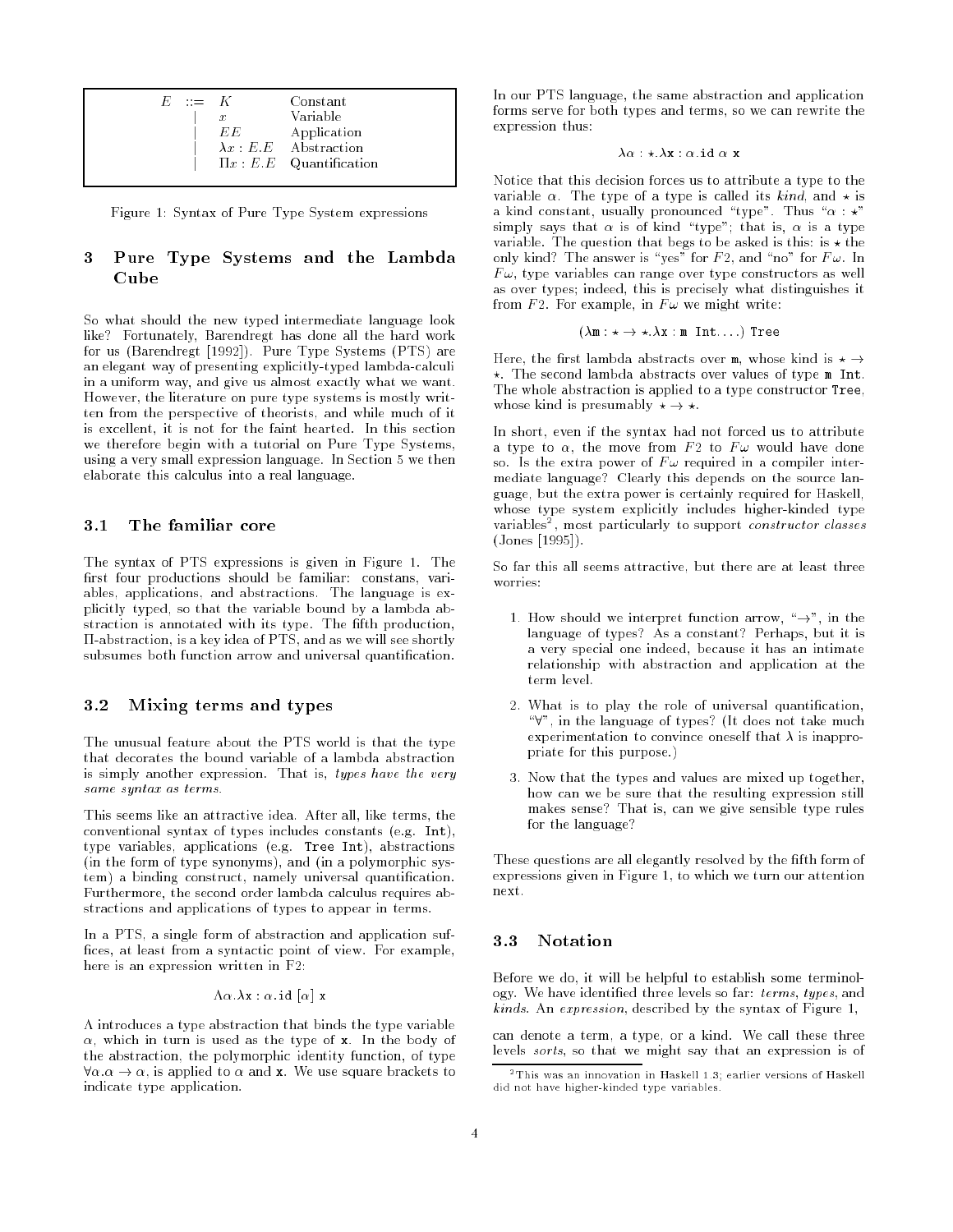sort Term, or of sort Type, or of sort Kind. More commonly, though, we simply say that an expression is a term, or is a type, or is a kind.

Unfortunately it is very hard to avoid using the word "type" for multiple purposes. In particular, note the difference between sort Type and kind type. For example, both Int :  $\star$ and Tree :  $\star \rightarrow \star$  are of sort Type; but only Int is of kind type  $(int : \star)$ .

Each well-formed term has (belongs to) a type, and each well-formed type has a kind. A type system specifies precisely which expressions are well-formed and which are not. In general, a PTS may have more than three levels (or even an infinite number), but in this paper we study a particular family of PTSs called the lambda cube. The type system of the lambda cube ensures that no more than three levels are required, apart from a solitary constant,  $\Box$ , at the fourth level, as we shall see.

When writing example programs, we will use typewriter font for term variables (e.g.  $x$ ) and all constants (e.g.  $+$ , Int), and Greek font for type variables (e.g.  $\alpha$ ,  $\beta$ ). When writing program schemes (for example in type rules) we will use  $x, y, z$  to range over variables (of all sorts), and  $A, B, C, a, b, c$ to range over expressions (of all sorts). Generally, A will be of a sort one higher than  $a$ ; thus we might say that "the term *a* has type  $A$ ". Finally, we use  $s, t$  to range over the constants  $\star$  and  $\Box$ 

# 3.4 Quantication

The fifth production in the syntax of PTS expressions (Figure 1) introduces the *dependent product*,  $\Pi$ . There are many essentially-equivalent ways of interpreting the expression  $\Pi x : A.B$ , but for our present purposes the most useful one is this:

 $\Pi x: A.B$  is the type of functions from values of type  $A$  to values of type  $B$ , in which the result type  $B$  may perhaps depend on the value of the argument, x.

From this definition it is immediately clear that  $\Pi$  subsumes the function arrow  $\rightarrow$ :

 $A \rightarrow B$  is an abbreviation for  $\Pi : A:B$ 

where we use the underscore symbol " " to denote an anonymous variable . (We could instead say " $\Pi x : A.B$  where x does not occur free in  $B$ ", but " $\Pi$  : A.B" is briefer.)

What is not so obvious is that  $\Pi$  also subsumes universal quantification,  $\forall$ . Consider the type  $\Pi \alpha : \star A$ , where A is a type. This type is the type of functions from values of kind  $\star$  (that is, types) to values of type A (that is, terms), where the type A may mention  $\alpha$ . But that is precisely the interpretation we would give to 8:A! In short,

 $\forall \alpha.A$  is an abbreviation for  $\Pi \alpha : \star.A$ 

For example, consider the  $K$  combinator, defined thus: K  $x \, y = y$ . In F2 we would write the typing judgement for  $K$ 's body like this:

$$
\vdash (\Lambda \alpha \Lambda \beta . \lambda \mathbf{x} : \alpha . \lambda \mathbf{y} : \beta . \mathbf{y}) : (\forall \alpha \beta . \alpha \to \beta \to \beta)
$$

In a PIS we would write the judgement like this :

 $\vdash (\lambda \alpha : \star . \lambda \beta : \star . \lambda \mathbf{x} : \alpha . \lambda \mathbf{y} : \beta . \mathbf{y}) : (\Pi \alpha : \star . \Pi \beta : \star . \alpha \rightarrow \beta \rightarrow \beta)$ 

Voilà! With one blow.  $\Pi$  deals with two of the three worries Voila! With one blow, deals with two of the three worries at the end of the Section 3.2. However, it does so at the price of making the third worry even more worrying. For example, what is to stop us from writing types like this one?

$$
\Pi x
$$
: Int. if  $x > 3$  then Int else  $Bool$ 

This is the type of functions from values of type Int to a result of type Int if the argument is greater than 3, or Bool otherwise. Type checking may now require arbitrary computations at the term level!

The PTS framework allows us to answer the question in one of two ways:

- 1. either we can arrange for strange types like the one above to be ill-formed;
- 2. or we can decide that we like the expressiveness that it gives, and permit it.

The latter choice is equivalent to adopting the calculus of constructions (Coquand & Huet [1988]).

The PTS framework allows terms and types to \mix". We ensure that we can only construct expressions that "make sense" by means of a type system, which is what we discuss next.

#### The lambda cube type system  $3.5$

We write typing judgements in the conventional way. The judgement:

$$
? \vdash E : A
$$

is read "in environment ? the expression  $E$  has type  $A$ ". The environment gives types for the free variables of the expression  $E$ . So, for example, we could correctly state:

$$
{\begin{aligned}\{\text{Int}:\star, \text{+}: \text{Int} \to \text{Int} \to \text{Int}\} \\ \text{-} \\ (\lambda \mathbf{x}: \text{Int.} \text{+} \ \mathbf{x} \ \mathbf{x}): \text{Int} \to \text{Int}\end{aligned}}
$$

The type rules for the lambda cube are given in Figure 2 and 3. The VAR rule should be quite familiar; it simply says that if the environment? attributes the type A to x, then we can conclude that  $x : A$ . The premise checks that the type  $A$ of  $x$  is itself well formed. The context ? is a sequence, not a set, with inner bindings to the right of outer ones. The weakening rule, WEAK, allows us to throw away irrelevant bindings (but checking that they are each well formed); it is usually applied as often as necessary just before the VAR rule.

 $^\circ$ Remember,  $\mathrm{``} A \to B\mathrm{''}$  is just an abbreviation for  $\mathrm{``} \Pi \to A . B\mathrm{''}$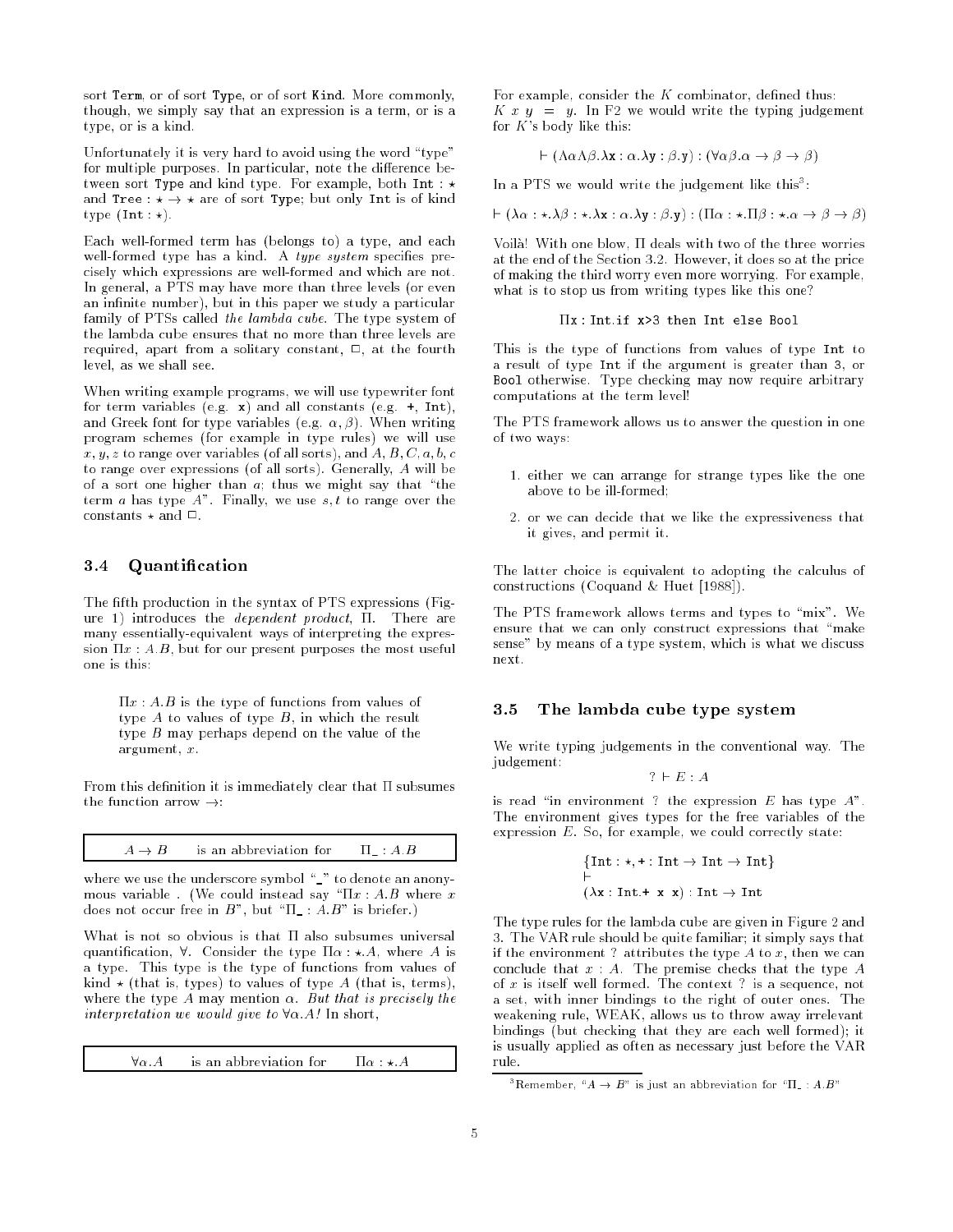$$
\overline{\mathsf{F} \star : \Box}
$$
 (STAR)

$$
\frac{? \vdash A : s}{? \, , x : A \vdash x : A}
$$
 (VAR)

$$
\frac{? \vdash b : B \qquad ? \vdash A : s}{? \cdot x : A \vdash b : B} \qquad \qquad \text{(WEAK)}
$$

$$
\frac{? \vdash f : (\Pi x : A.B) \quad ? \vdash a : A}{? \vdash f a : B[x := a]}
$$
 (APP)

$$
\frac{? \, , x : A \vdash b : B \qquad ? \vdash (\Pi x : A.B) : t}{? \vdash (\lambda x : A.b) : (\Pi x : A.B)} \qquad (\text{LAM})
$$

$$
\frac{? \vdash A:s \quad ?\ ,x:A\vdash B:t \quad \vdash s \leadsto t}{? \vdash (\Pi x:A.B):t} \qquad \qquad (\text{PI})
$$

$$
\frac{? \vdash a:A \quad ? \vdash B:s \quad A=_{\beta} B}{? \vdash a:B} \qquad \text{(CONV)}
$$

Figure 2: Type rules for the Lambda Cube

The second rule, STAR, is also easy. It states that the constant  $\star$  has super-kind  $\Box$ . This is where the hierarchy stops in the lambda cube. There is no typing rule for  $\Box$  and hence it cannot appear explicitly in a program.

Things become more interesting when we meet the rule for applications, APP. In ordinary lambda calculus one usually sees a rule like this:

$$
\frac{? \vdash f : A \to B \qquad ? \vdash a : A}{? \vdash f \quad a : B} \qquad (APP_{F2})
$$

Remembering that  $A \rightarrow B$  is an abbreviation for  $\Pi_- : A.B$ , it is easy to see the "ordinary" rule can be obtained by specialising rule APP with  $x = \square$ . The substitution of a for  $x$  in  $B$  does nothing, because in this special case  $x$  cannot occur in  $B$  — that is what the " " meant.

The exciting thing is that the same rule, APP, also deals correctly with type applications. In  $F_2$ , we have this rule for type applications (often called SPEC, since it specialises a polymorphic type):

$$
\frac{? \vdash f : \forall \alpha . B}{? \vdash f [A] : B[\alpha := A]} \qquad (SPEC_{F2})
$$

A few moments thought, remembering that  $\forall \alpha$ . B is an abbreviation for  $\Pi \alpha : \star B$ , should convince you that APP indeed subsumes  $SPEC_{F2}$ . This time the substitution of a for  $x$  in  $B$  in APP is vital, just as we must substitute  $A$  for  $\alpha$  in  $B$  in  $SPEC_{F2}$ .

| $\vdash \star \leadsto \star$ | $(\star \rightsquigarrow \star)$ |
|-------------------------------|----------------------------------|
| $\vdash \Box \leadsto \star$  | $(\Box \rightsquigarrow \star)$  |
| $\vdash \Box \leadsto \Box$   | $(\Box \leadsto \Box)$           |
| $\vdash \star \sim \square$   | $(\star \sim \square)$           |

Figure 3: The  $\rightsquigarrow$  judgement

Rule APP expects  $f$  to have a  $\Pi$  type. The next rule in Figure 2, LAM, shows how  $\Pi$  types are introduced in the first place. As before, it is helpful to compare it with the rules for  $F2$ . The  $F2$  rules for value and type abstractions are:

$$
\frac{? \, x : A \vdash b : B}{? \vdash (\lambda x : A.b) : A \rightarrow B} \qquad (V LAM_{F2})
$$

$$
\frac{? \vdash b : B}{? \vdash (\Lambda \alpha.b) : \forall \alpha.B} \qquad (TLAM_{F2})
$$

The first of these states that if, assuming x has type  $A$  we can prove that the body,  $b$ , of the abstraction has type  $B$ , then the abstraction  $\lambda x : A.b$  has type  $A \rightarrow B$ . Compare this with rule LAM in Figure 2; the first premise and the conclusion match the  $F2$  rules directly. The second premise is more interesting. Its mission is to check that it is legitimate to abstract a variable  $x : A$  from an expression of type B. It does this simply by requiring that the type in the conclusion is a legitimate type  $-$  that is, that it itself has a type. For example, the type abstraction  $A\alpha.E$  is permitted iff its type,  $\forall \alpha \cdot \sigma$  is permitted, where  $E : \sigma$ .

Of course, this just begs the question. When, precisely, is a  $\Pi$  type a valid type? To answer that look at the PI rule. It specifies how to find the type of the expression  $(\Pi x : A.B)$ . The first premise checks that  $A$  is well formed, and finds its type,  $s$ . The second does the same for  $B$ , remembering to bring  $x$  into scope first. The third premise uses a new judgement form,  $\rightsquigarrow$ , which is also defined by the four axioms in Figure 3 . Since these axioms only involve constants, the  $\rightsquigarrow$  judgement does no more than generate four copies of rule PI, each with its own values for  $s$  and  $t$ . In fact, the lambda cube describes a family of eight type systems, each defined by selecting a subset of the axioms for  $\leadsto$ , as we now discuss.

Let us first specialise rule PI with the axiom  $\star \sim \star$ . Then  $s = \star$  and  $t = \star$ . What does this mean? It means that A and B must both be of kind  $\star$ ; that is, they must both be types, and hence (moving back to rule LAM) we can abstract a term variable over a term expression. Indeed, we can read " $\star \sim \star$ " as "terms can depend on terms". Furthermore, if  $\star \rightsquigarrow \star$  is the only axiom for  $\rightsquigarrow$ , then these value abstractions are the only sort of abstractions we are allowed, so we have the simply-typed lambda calculus.

What is needed to allow type abstractions, which we need for the second-order lambda calculus,  $F2$ ? Looking at rule LAM, we will need  $x$  to be a type variable, so  $A$  must be a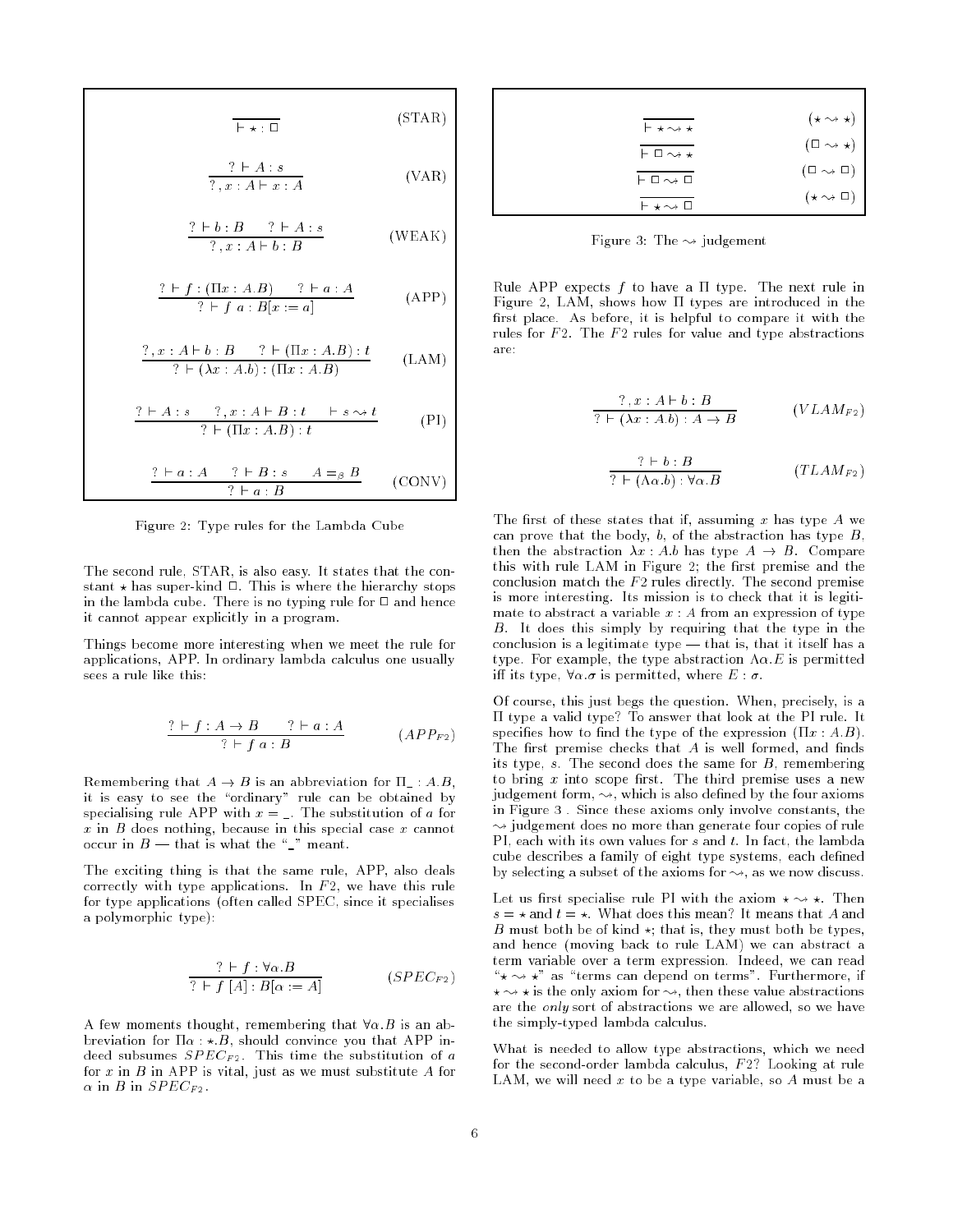$$
\overline{(\lambda x:A.B) \ C =_{\beta} B[x := C]}
$$
 (LAM*conv*)  
...plus the usual rules for symmetry, reflexivity, and transitivity.

Figure 4: Conversion rules for expressions

kind, so  $s$  must be  $\Box$ . However the body of a type abstraction is a term, so B is a type, and hence t is  $\star$ . Hence, to get F2 we need the axiom  $\Box \rightsquigarrow \star$ , which we can read as "terms" can depend on types"".

To get  $F\omega$  we need not only that A is a kind, but also that it can be a higher kind, such as  $\star \to \star$ . If  $A = \star \to \star$ , the first premise of PI requires that ?  $\vdash \star \to \star : s$ , which in turn requires us to give the typing judgement for  $\rightarrow$ , that is, for  $\Pi$ . So we have to re-use rule PI. It is an almost immediate consequence that we require the axiom  $\Box \leadsto \Box$ in order to conclude  $\vdash \star \to \star : \square$ . Hence,  $F\omega$  requires the axiom  $\Box \leadsto \Box$ , which we can read as "types can depend on types".

What would happen if we added the final axiom,  $\star \sim \square$ ? That would allow \types can depend on terms", taking us into the Calculus of Constructions (Coquand & Huet [1988]). This is swampy territory for compilers, so we stay well clear and avoid  $\star \sim \Box$ .

To summarise, we have the following equivalences:

| System                           | Corresponding subset of $\rightsquigarrow$                                                                                                                                                                                                                                                                                                                                              |
|----------------------------------|-----------------------------------------------------------------------------------------------------------------------------------------------------------------------------------------------------------------------------------------------------------------------------------------------------------------------------------------------------------------------------------------|
| Simply typed $\lambda$ -calculus | ⊣ ⊀ ↔ ★∤                                                                                                                                                                                                                                                                                                                                                                                |
| F2                               | $\left[\begin{array}{l} \left\{ \star \rightsquigarrow \star ,\Box \rightsquigarrow \star \right\} \\ \left\{ \star \rightsquigarrow \star ,\Box \rightsquigarrow \star ,\Box \rightsquigarrow \Box \right\} \end{array}\right.$                                                                                                                                                        |
| Fω                               |                                                                                                                                                                                                                                                                                                                                                                                         |
| Calculus of constructions        | $\begin{pmatrix} \hat{x} & \hat{y} & \hat{y} & \hat{y} & \hat{y} & \hat{y} & \hat{z} & \hat{z} & \hat{z} & \hat{z} & \hat{z} & \hat{z} & \hat{z} & \hat{z} & \hat{z} & \hat{z} & \hat{z} & \hat{z} & \hat{z} & \hat{z} & \hat{z} & \hat{z} & \hat{z} & \hat{z} & \hat{z} & \hat{z} & \hat{z} & \hat{z} & \hat{z} & \hat{z} & \hat{z} & \hat{z} & \hat{z} & \hat{z} & \hat{z} & \hat{z}$ |
|                                  | $\Box, \star \leadsto \Box$                                                                                                                                                                                                                                                                                                                                                             |

There are eight systems given by selecting  $\star \rightsquigarrow \star$  and any subset of the remaining three axioms, which is what gives rise to the term "lambda cube". All eight systems make sense, but the ones just identified are the interesting ones.

## 3.6 Completing the type system

The final rule in Figure 2 is CONV, which states that if we can deduce a type A for an expression a, and B is  $\beta$ equivalent to  $A$ , then  $A$  is a valid type for  $a$ . Why is this rule necessary? First, notice that rule  $APP$  might substitute an arbitrary term into the type of an expression, so the type of an expression is not necessarily in normal form (it might be an application, for example). Second, notice that the first premise of rule  $APP$  requires the type of f to be a  $\Pi$ expression. But suppose the type of  $f$  is an expression that evaluates to a  $\Pi$  expression, such as  $(\lambda x : \star x)(\Pi y : A.B)!$ Rule CONV simply allows the necessary reduction to take place. The  $=$ <sub> $\beta$ </sub> relation is defined in Figure 4.

$$
\frac{1}{\cdot \Box} \qquad (STAR)
$$

$$
\frac{x:A\in ?}{? \vdash x:A} \qquad \qquad \text{(VAR)}
$$

$$
\frac{? \vdash f : \rightarrow (\Pi x : A.B) \qquad ? \vdash a : A' \qquad A =_{\beta} A'}{? \vdash f a : B[x := a]}
$$
 (APP)

$$
\frac{? \, , x:A\vdash b:B \quad ?\vdash (\Pi x:A.B):t}{? \vdash (\lambda x:A.b):(\Pi x:A.B) } \qquad (\text{LAM})
$$

$$
\frac{? \vdash A : \rightarrow s \qquad ? \,, x : A \vdash B : \rightarrow t \qquad \vdash s \leadsto t}{? \vdash (\Pi x : A.B) : t} \qquad (\text{PI})
$$

$$
\frac{? \vDash a : A \qquad A \twoheadrightarrow^{wh} B}{? \vDash a : \twoheadrightarrow B}
$$
 (RED)

Figure 5: Syntax Directed rules for the Lambda Cube

### 3.7 Syntax directed rules

The inference rules given in Figure 2 are not directly suitable for use in a Core Lint type checker as the rules are not syntax directed. In particular, you cannot decide at which point in a derivation the rule CONV must be applied simply by looking at the structure of the term under consideration.

What we seek is a syntax-directed presentation of the rules that is both sound and complete with respect to the old set; that is, the new presentation should type exactly the same terms in exactly the same way. The generality of PTSs makes this task quite tricky, but Pollack, van Benthem Jutting & McKinna [1993] have done much of the hard work for us. Figure 5 gives a simplified version of their  $\nvdash$  syntax directed system. The main difference compared with the rules of Figure 2 is the strategic distribution of reduction  $(\rightarrow)$  over the other rules. The notation  $A \rightarrow w^h B$  means that  $A$  reduces to the weak head normal form  $B$ . The new judgement form ?  $\vdash a : \rightarrow B$  means that ?  $\vdash a : A$  and  $A \rightarrow^{\text{wh}} B$ , as rule  $RED$  states.

We have also taken the opportunity to introduce the socalled "valid context" optimization. If we assume that the initial context is well-formed (a notion it is easy to define formally), then it will remain well-formed because the only rules that extend it (LAM and PI) do so with a binding whose type is well-formed. There is therefore no need to check for this well-formedness in rules VAR and WEAK. Furthermore adopt the Barendregt convention that all variable names are distinct. As a result, we can regard ? as an unordered bag rather than a sequence, and this means we can elininate WEAK altogether, in favour of the premise  $x : A \in ?$  in VAR. All of this is well known (Pollack, van Benthem Jutting & McKinna [1993, Section 2.4.]).

<sup>4</sup> There is a slight awkwardness here, because you have to read the notation backwards:  $p \rightsquigarrow q$  means "q can depend on  $p$ ". Also<br>confusingly, we read "terms" for " $\star$ " and "types" for "□", because the  $\sim$  judgement is two levels away from the original thing!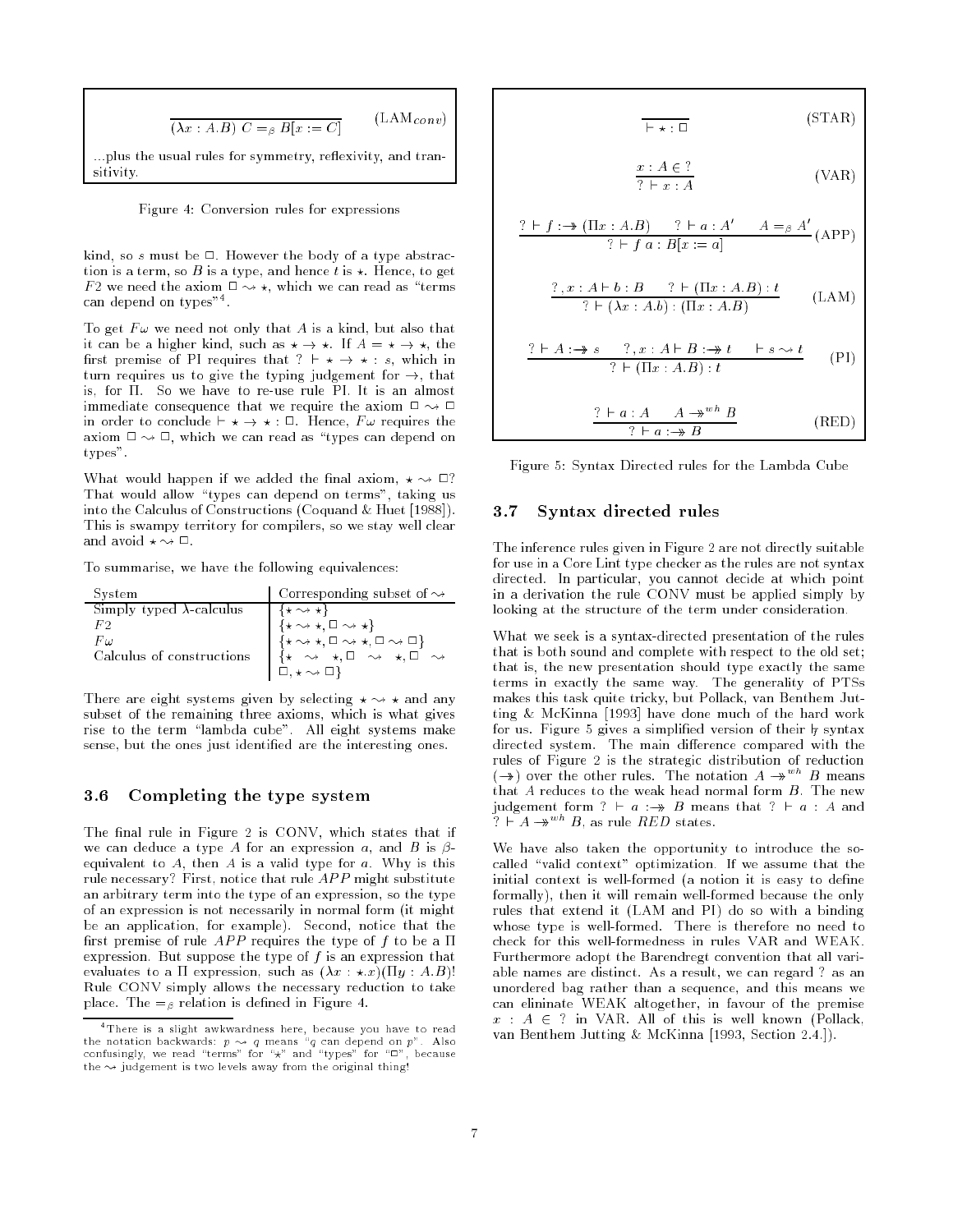$$
\frac{1}{\tau_{type} a : A} \qquad \text{means} \qquad \text{``a has type } A"
$$
\n
$$
\frac{1}{\tau_{type} \star : \Box} \qquad \qquad (\text{STAR}_{type})
$$
\n
$$
\frac{1}{\tau_{type} (x : A) : A} \qquad \qquad (\text{VAR}_{type})
$$
\n
$$
\frac{1}{\tau_{type} f : F} \qquad \qquad (\text{APP}_{type})
$$

$$
\frac{\overline{H}_{\text{type}} b : B}{\overline{H}_{\text{type}} (\lambda x : A.b) : (\Pi x : A.B)} \qquad (\text{LAM}_{\text{type}})
$$

$$
\frac{\vdash_{Type} B : s}{\vdash_{Type} (\Pi x : A.B) : s} \qquad (\text{PI}_{type})
$$

$$
\frac{H_{\text{type}} A:B \qquad B =_{\beta,\Pi} B'}{H_{\text{type}} A:B'} \qquad \text{(CONV}_{\text{type}})
$$

Figure 6: The type-of judgement,  $\overline{t_{type}}$ .

### 3.8 Factoring the typing judgement  $\vdash$

The typing judgement  $\vdash$  actually does two things:

- It checks that an expression is well formed.
- It finds its type.

Inside a compiler one would hope that the program was always well-formed (after an initial type-check, that is), but the compiler might quite frequently want to find the type of an expression.

The "type-of" judgement,  $t_{type}$ , in Figure 6, finds the type of a well-formed expression, without using an environment. To achieve this we annotate each bound occurrence of a variable with its type. This latter property is very useful in practice, because it means that the compiler can contain a simple function (corresponding to  $t_{\psi p e}$ ) that maps a expression to its type, without needing to plumb around an environment.

But is it not rather expensive to annotate every variable occurrence? Not necessarily. If the compiler maintains the exression as a graph, it can use a single data structure to represent x:Int, say, and simply point to that data structure from the binding site and each occurrence site.

 $T_{\rm HHE}$  and  $T_{\rm eff}$  uses a neat trick due to use a neat trick due to use a neat trick due to use a neat trick due to use a neat trick due to use a neat trick due to use a neat trick due to use a neat trick due to use a to Kamareddine and Nederpelt (Kamareddine & Nederpelt [1996]). Rather than actually perform the substitution in the rule, as we did in APP (Figure 2), we simply apply the type of the function,  $F$ , to the argument,  $a$ . As before,  $\mathcal{L}$  . The convex-section allows when  $\mathcal{L}$  is the section of  $\mathcal{L}$ sary, but with the additional  $\Pi$ -reduction rule:

$$
(\Pi x : A.B)a \rightarrow_{\Pi} B[x := a]
$$
 (II)

This new presentation has the practical advantage in a compiler of allowing us to separate the type-finder from the evaluator in the compiler, since  $t_{type}$  no longer mentions substitution. Instead, we can extract the type of an expression and only then evaluate it.

A curious feature of this way of doing things is that the type of an expression may not be well formed! Consider  $t_{\rm HDE}$  are expression (ideas intervals). Recall satisfy the intervals in  $t_{\rm HDE}$ has type  $(\Pi \alpha : \star \alpha \rightarrow \alpha)$  Int. This type evaluates to the well-formed  $Int \rightarrow Int$  as expected, but it is not itself wellformed. Why? Because  $(\Pi \alpha : \star \alpha \rightarrow \alpha)$  has type  $\star$  rather than a  $\Pi$  type. We are a bit suspicious of this intermediate ill-formedness, but its advantages are persuasive.

Note that the rules VAR and APP rules of figure 5 can easily be modied to incorporate the changes introduced in this section.

#### 4 A predicative variant  $\overline{A}$

One disadvantage of the system we have described so far is that it is impredicative. In an impredicative system, type variables can range over universally-quantied types. For example, suppose that  $f : \forall \alpha$ . [ $\alpha$ ]  $\rightarrow$  Int. Then the following type application is legitimate:

$$
f(\forall \beta \beta \rightarrow \beta)
$$

Here, **f** is instantiated at the polytype  $(\forall \beta \ldotp \beta \rightarrow \beta)$ . There is nothing wrong with this, in the sense that \well-typed programs can't go wrong", but the ability for type variable to range over polytypes greatly complicates the business of providing a model for the calculus (Mitchell [1996, Chapter 9]).

#### Defining the predicative variant  $4.1$

Fortunately, it is fairly easy to produce a predicative variant of our calculus. Instead of just the kind  $\star$  we need two constants:

> is the kind of monotypes  $\star$

 $\star\star$  is the kind of polytypes

Corresponding to these two kinds are two super-kinds  $\Box$  and  $\Box$ , with  $\star$  :  $\Box$  and  $\star\star$  :  $\Box$  $\Box$ . The latter requires a new rule, STAR2, given in Figure 7.

To make the system predicative requires that we make more distinctions about what can depend on what. This is what the new rule PI' in Figure 7 does. It makes use of a threeplace in the statement  $\cdots$  s  $\cdots$  is the same figure. The same  $\cdots$  is the same  $\cdots$ 

The first four rules of the new  $\sim$  judgement specify which types are polytypes and which are monotypes. For example, assuming that  $Int: \star$  we can deduce that

$$
\begin{array}{ccc}\n&\text{Int} & : & \star \\
& \text{Int} \to \text{Int} & : & \star \\
& \forall \alpha . [\alpha] \to \text{Int} & : & \star \star \\
(\forall \alpha . [\alpha] \to \text{Int}) \to \text{Int} & : & \star \star\n\end{array}
$$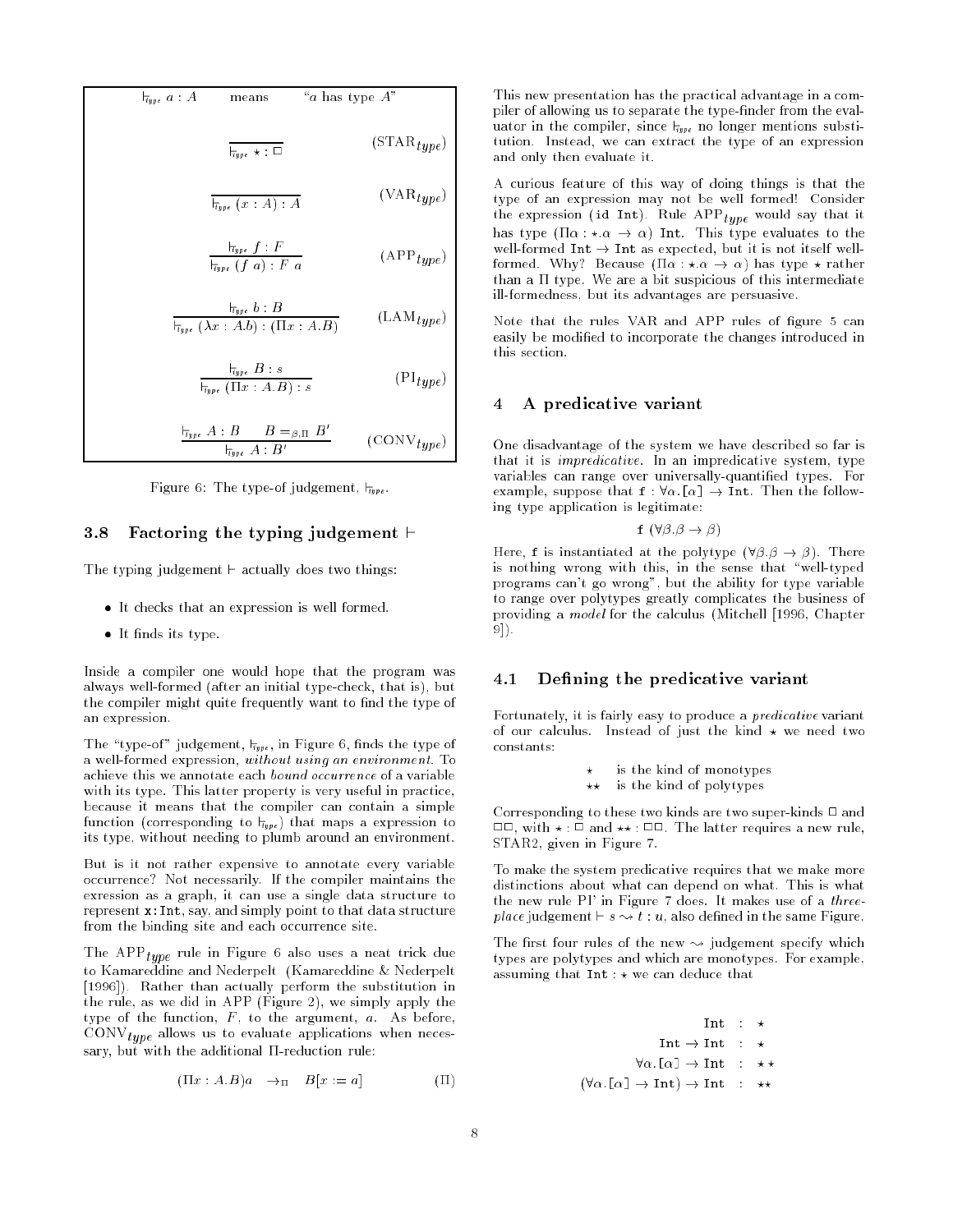$$
\frac{? \vdash A : s \quad ?, x : A \vdash B : t \vdash s \rightsquigarrow t : u}{? \vdash (\Pi x : A.B) : u} \qquad (PI)
$$
\n
$$
\frac{}{\vdash \star \rightsquigarrow \star : \star} \qquad (\star \rightsquigarrow \star)
$$
\n
$$
\frac{}{\vdash \star \rightsquigarrow \star : \star} \qquad (\star \rightsquigarrow \star)
$$
\n
$$
\frac{}{\vdash \star \rightsquigarrow \star : \star \star} \qquad (\star \rightsquigarrow \star)
$$
\n
$$
\frac{}{\vdash \star \rightsquigarrow \star : \star \star} \qquad (\star \rightsquigarrow \star)
$$
\n
$$
\frac{}{\vdash \Box \rightsquigarrow \star : \star \star} \qquad (\Box \rightsquigarrow \star)
$$
\n
$$
\frac{}{\vdash \Box \rightsquigarrow \star : \star \star} \qquad (\Box \rightsquigarrow \star)
$$
\n
$$
\frac{}{\vdash \Box \rightsquigarrow \star : \star \star} \qquad (\Box \rightsquigarrow \star)
$$
\n
$$
\frac{}{\vdash \Box \rightsquigarrow \star : \star \star} \qquad (\Box \rightsquigarrow \star)
$$

Figure 7: Modified rules for the predicative variant

As the last example shows, a value of polymorphic type can still be passed as an argument to a function, but the resulting function type is of kind  $**$ . Notice that in the third rule  $t$  and  $u$  differ; that is why we now need a three-place judgement.

The next two rules in  $\rightsquigarrow$ ,  $(\square \rightsquigarrow \star \text{ and } \square \rightsquigarrow \star \star)$  say that it is legitimate to abstract a monotyped variable from either a monotype or a polytype, giving a polytype in either case.

Finally,  $\Box \rightsquigarrow \Box$  says that it is OK to create lambda abstractions at the type level, provided we only abstract a monotyped variable from a monotype. One could imagine also having  $\Box \leadsto \Box \Box$  (allowing us to abstract a monotyped variable from a polytype), but there doesn't seem to be a pressing reason to add it, and life is simpler without.

The important thing is that there is no axiom of the form  $\vdash$  $\Box\Box \leadsto \dots$ , corresponding to the fact that we cannot abstract a polytyped variable from anything.

## 4.2 Pure Type Systems

The rules given in Figure 7 take us outside the lambda cube. Fortunately, even this generalisation has been well studied. The generalised PI' rule, together with the original rules VAR, LAM, APP, define a Pure Type System. A PTS is defined by:

- The rules VAR, LAM, APP and PI'.
- A set, S, of constants  $({*}, **, \square, \square \square)$  in our case).
- $\bullet$  A set,  $\mathcal{A}$ , of typing axioms relating these constants  $({* : \square, ** : \square \square}$  in our case).
- A set,  $\mathcal{R}$ , of  $\sim$  rules, ranging over the constants SII.

A PTS is called functional if:

- $(s, t_1) \in \mathcal{A}$  and  $(s, t_2) \in \mathcal{A} \Rightarrow t_1 = t_2$
- $(s, t, r_1) \in \mathcal{R}$  and  $(s, t, r_2) \in \mathcal{R} \Rightarrow r_1 = r_2$

In practice almost all practically useful PTSs, and certainly the ones in this paper, are functional. Many useful theorems (such as the substitution lemma, subject reduction) have been proved for arbitrary PTSs, and more are true of functional PTSs (such as uniqueness of types) (Barendregt [1992, Section 5.2]). Functional PTSs seem to combine these desirable theorems with a remarkable degree of flexibility  $$ for example, we developed the predicative variant of this section well after the first draft of this paper was completed.

# 5 A Real Language

We now elaborate the small language of the previous section into a full language, complete with a concrete syntax. The full language<sup>5</sup> is given in Figure 8. Compared to the previous section we add the following features:

- A program consists of:
	- $-$  A set of mutually recursive data declarations, each of which introduces a new data type (Section 5.1).
	- $-$  A sequence of *value declarations*, each of which may be recursive or non-recursive (Section 5.2).
- Expressions are augmented with let, letrec, and case (Section 5.4).
- $\bullet$  A special anonymous variable, " $\Box$ ", is provided (Sec- $\frac{1}{2}$  tion 5.3
- A variety of abbreviations are provided (Section 5.5) as syntactic sugar. These abbreviations are marked with " $\uparrow$ " in the left column of Figure 8. Their purpose is to reduce the number of characters it takes to print out a program, and make it more comprehensible to the human reader.

There is only one name space. Haskell programs that use the same name for a data type and a data constructor will need to be renamed before being expressed in Henk.

<sup>5</sup>Actually there is still one production to come, for primitive operations.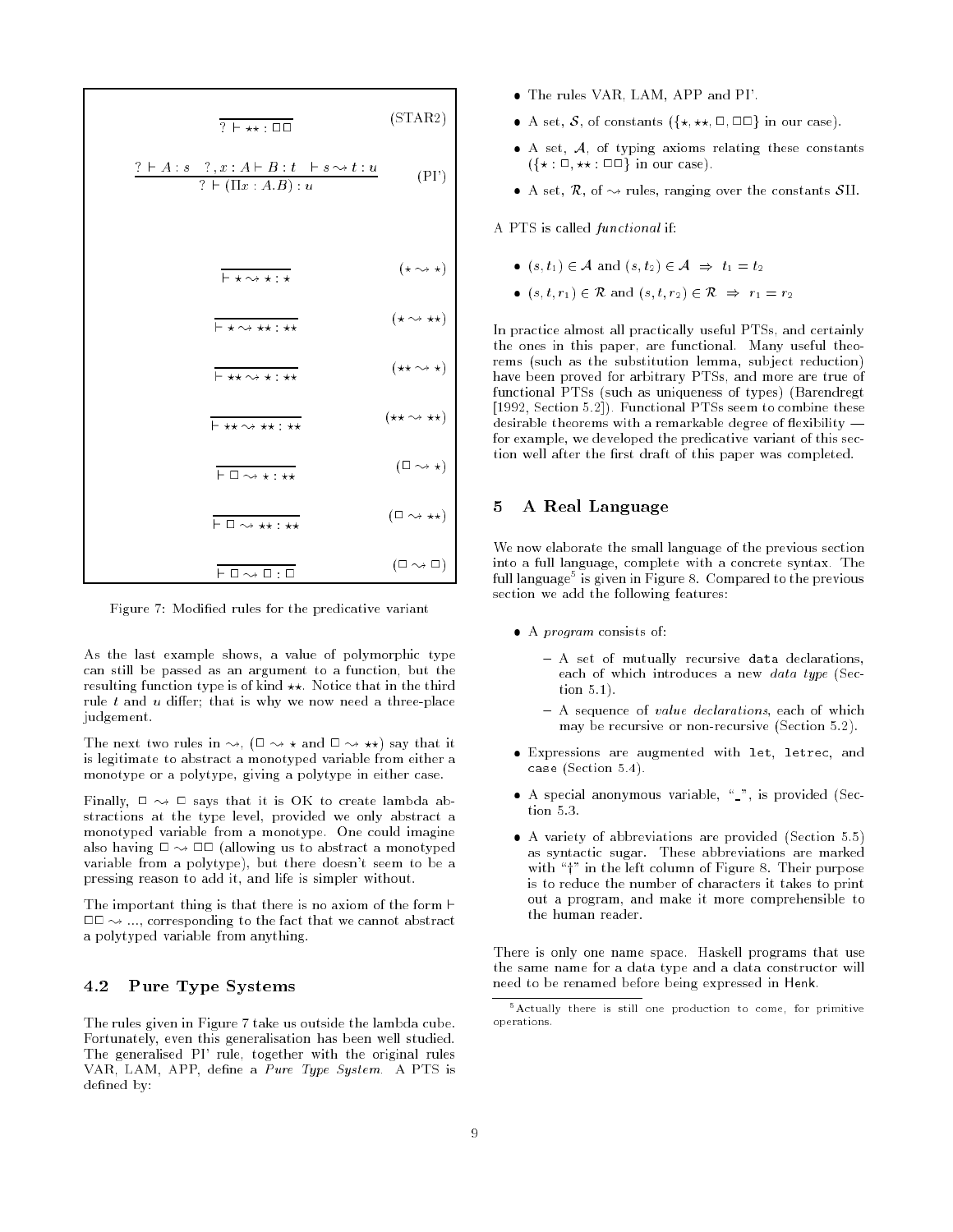|                                   |                         | Program program $\rightarrow$ tdecl <sub>1</sub> tdecl <sub>n</sub> vdecl <sub>1</sub> vdecl <sub>m</sub> $(n \geq 0, m \geq 0)$                                                                                                                                                                                                                                                                                                                                                                                                                                  |                                                                                                                                                                                                                                      |
|-----------------------------------|-------------------------|-------------------------------------------------------------------------------------------------------------------------------------------------------------------------------------------------------------------------------------------------------------------------------------------------------------------------------------------------------------------------------------------------------------------------------------------------------------------------------------------------------------------------------------------------------------------|--------------------------------------------------------------------------------------------------------------------------------------------------------------------------------------------------------------------------------------|
| Type declaration                  |                         | $tdecl \rightarrow$ data $tvar = \{ tvar_1 \dots tvar_n \}$                                                                                                                                                                                                                                                                                                                                                                                                                                                                                                       | $(n \geq 1)$                                                                                                                                                                                                                         |
| Value declaration                 |                         | $vdecl \rightarrow \text{let } \{ \; bind \; \}$<br>letrec { $bind_1$ $bind_n$ }                                                                                                                                                                                                                                                                                                                                                                                                                                                                                  | Non-recursive<br>Recursive $(n \geq 1)$                                                                                                                                                                                              |
| Binding                           |                         | $bind \rightarrow tvar = expr$                                                                                                                                                                                                                                                                                                                                                                                                                                                                                                                                    |                                                                                                                                                                                                                                      |
| Expression<br>$\dagger$           | expr<br>be xpr<br>aexpr | $\rightarrow$ bexpr<br>$\setminus tvar_1 \ldots tvar_n \ldots expr$<br>$\begin{array}{ccc}\n \uparrow  & tvar_1 & \ldots & tvar_n & \text{expr} \\ \wedge vvar_1 & \ldots & tvar_n & \text{expr} \\ \vee vvar_1 & \ldots & tvar_n & \text{expr}\n\end{array}$<br>$bexpr \rightarrow expr$<br>$v$ <i>decl</i> in $expr$<br>case $expr$ of { $alt_1$ ; ; $alt_n$ }<br>at { $aexpr_1 \ldots aexpr_m$ }<br>case expr of { $alt_1$ ; ; $alt_n$ }<br>$\rightarrow$ bexpr aexpr<br>$a \in x$ pr<br>tvar<br><i>literal</i><br>$\ast$<br>BOX<br>$\left(\text{expr}\right)$ | $\lambda$ $(n \geq 1)$<br>$\Pi$ $(n \geq 1)$<br>$\Lambda$ $(n \geq 1)$<br>$\forall$ $(n \geq 1)$<br>$\rightarrow$<br>Local declaration<br>$(n \geq 1)$<br>$(m \geq 0)$<br>Application<br>Variable<br>Literal<br>Constant<br>Constant |
| Typed variable<br>Variable        | tvar<br>$var$           | $\rightarrow var : aexpr$<br>var<br>identifier                                                                                                                                                                                                                                                                                                                                                                                                                                                                                                                    | (binding sites only)                                                                                                                                                                                                                 |
| Case alternative<br>Case patterns | $pat \rightarrow$       | alt $\rightarrow$ pat -> expr<br>pat tvar <sub>1</sub> tvar <sub>n</sub> $\rightarrow$ expr<br>$_{tvar}$<br>$\emph{literal}$                                                                                                                                                                                                                                                                                                                                                                                                                                      |                                                                                                                                                                                                                                      |
| "†" indicates syntactic sugar     |                         |                                                                                                                                                                                                                                                                                                                                                                                                                                                                                                                                                                   |                                                                                                                                                                                                                                      |

Figure 8: Concrete syntax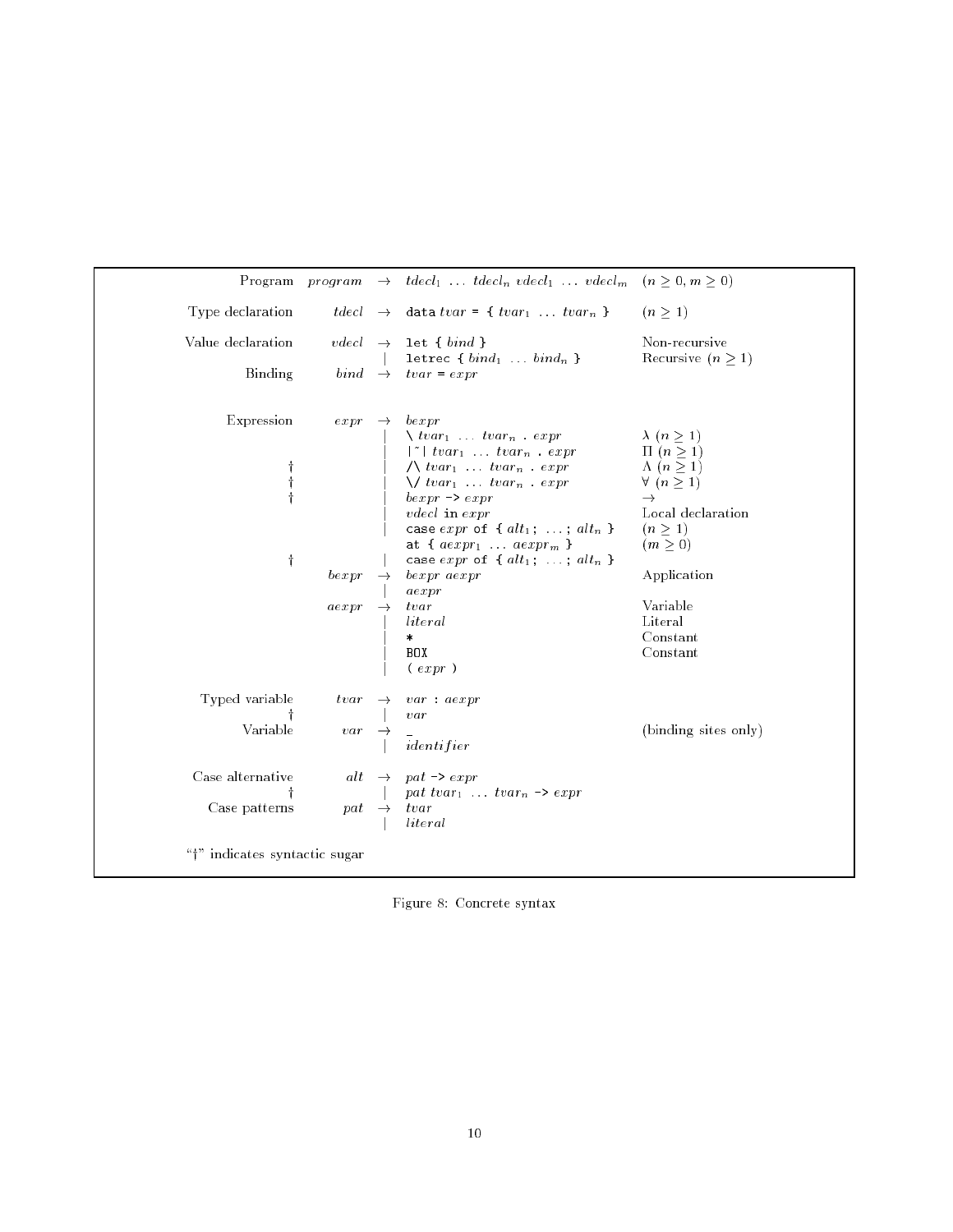### 5.1 Type declarations

}

An important design choice is that we introduce new types with explicit declarations, outside the syntax of expressions. A data declaration defines a new algebraic data type. It introduces a new type constructor plus a number of data constructors into the environment. For example the type of generalized trees with values of type a is defined as:

```
data Tree : ((*->*) -> * -> *)
{\bf x} is a branch in the contract of the contract of {\bf x}a -> m (Tree m a) -> Tree m a)
  \mathcal{P}
```
This declaration introduces the type constructor Tree and the data constructor Branch, each with the specified type.

Like ML, and unlike Haskell, type constructors and data constructors are not required to start with an upper-case

The main design alternative would be to provide primitive type constructors for unit, sum, product, lifting, and recursion, and then use ordinary value declarations to introduce new types. For example, we might introduce lists thus:

```
List:(**->*) = \a.*. rec (\lceil :*. Lift (Unit + (a ** 1)))
```
Whilst this is nice from a theoretical standpoint, it has several disadvantages:

- It does not generalise easily to handle mutual recursion and non-uniform data types; the former is very common, and the latter legal, in both ML and Haskell.
- It is hard to know when to unwind the recursion, for example when testing types for equality.
- It is harder to prove strong normalisation for types.

We have opted to be conservative and exploit the type structure we know we have. The extra generality of arbitrary products and sums does not seem worth the complexity.

# 5.2 Value Declarations

A value binding binds a variable to a value. This can either be a term value (e.g.  $x: Int = 3$ ), or a type value (e.g. Diag:  $(*->*) = \a.Pair a a)$ . Value bindings can be grouped into recursive or non-recursive declarations. These value declarations appear both at the top level of a program, and as local declarations inside expressions.

### 5.3 The anonymous variable, \_

The anonymous variable, \_, can be used at the binding site of a variable that is not mentioned in its scope. It is useful in the concrete syntax to reduce the creation of new names. More importantly, it is useful inside the compiler because it allows the evaluator to eliminate a substitution step when applying an abstraction  $(\lambda$  or  $\Pi)$  whose bound variable is unused. Such abstractions are very common indeed: every function arrow turns into one!

### 5.4 Case expressions

A case expression takes apart values built with constructors. Here is an example:

```
case (reverse xs) of
   { Cons -> \y ys . <rhs1>
   ; Nil -> <rhs2>
   }. . . . . .
```
A case expression scrutinises an expression, called the scrutinee. The scrutinee is reverse xs in this example. It evaluates the expression to head normal form, and matches it against the alternatives. The pattern in a case alternative must be a literal, a constructor name, or \_. All the patterns in a case expression must have the same type. The list of types in the at clause gives the types at which the constructors are instantiated (it is empty if the patterns are literals). In the example, xs is presumably a list of Int, so Cons and

When an alternative is selected, its right-hand-side is applied to the values of the arguments of the constructor. Thus, if reverse xs evaluates to Cons Int <e1> <e2>, the result of the case expression will be:

$$
(\y \text{ ys . } \langle \text{rhs 12} \rangle) \langle \text{ e 1} \rangle \langle \text{ e 2} \rangle
$$

If \_ is used as a pattern, it is selected only if all the others fail to match, regardless of order.

This form of case is a little unusual. More typically the patterns can also bind variables, thus:

case (reverse as) of  $\epsilon$  conserve a  $\epsilon$ ; Nil  $\rightarrow$  <rhs2> }

We provide the conventional form as syntactic sugar (Section 5.5), but the core form reduces the number of expressions that bind new variables. This in turn reduces clutter in the compiler, without losing expressiveness.

# 5.5 Syntactic sugar

The following syntactic sugar greatly reduces the size of the printed form of a program (apart from the first two, which simply give more conventional equivalent forms):

- $\bullet$  /\ means the same as \.
- $\bullet \ \setminus/$  means the same as  $| \tilde{} |$ .
- $\bullet \ \ x_1 \ldots x_n \cdot e$  means the same as  $\{x_1 \ldots \} x_n \cdot e$ .
- $e_1 \rightarrow e_2$  means the same as  $|z|$  = : $e_1$ .  $e_2$ .
- $\bullet$  A *binding* occurrence of an un-annotated variable v means the same as  $v:$  This allows us to omit the annotation for most type variables.
- $\bullet$  A bound occurrence of an un-annotated variable v means the same as  $v:t$ , where t is the annotation at its binding site. (It may be necessary to perform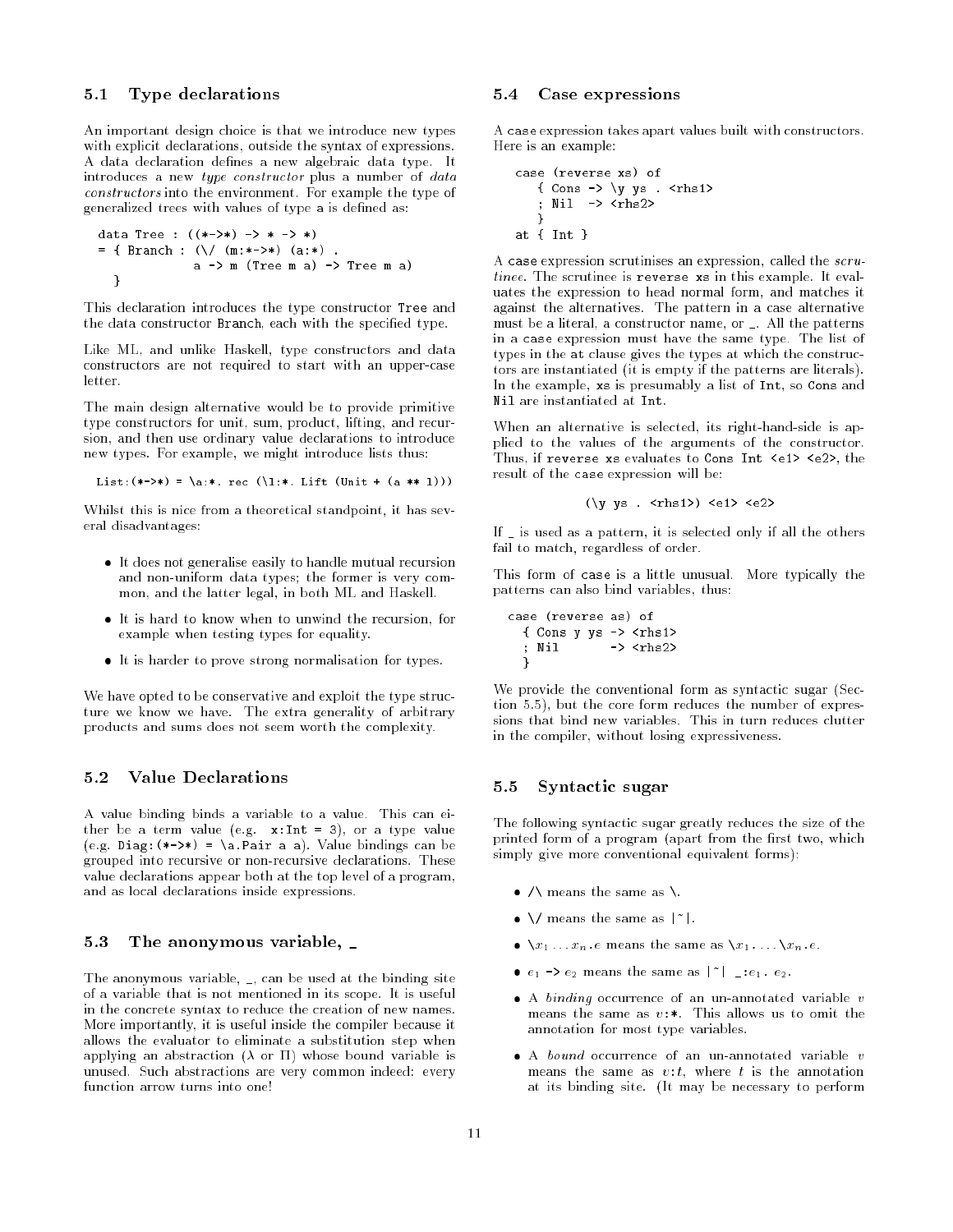$\alpha$ -conversion for this to have the expected meaning.) This abbreviation allows us to omit annotations on all bound occurrences.

- The at clause on a case expression can be omitted, because it can readily be re-inferred.
- The case alternative  $c y_1 \ldots y_n \rightarrow e$  means the same as  $c \rightarrow \y_1 \dots y_n$  .  $e$ . The variables  $y_1, \dots, y_n$  need not be annotated with their types; if they are not, their types are recovered from the type of the constructor and the instantiating types in the at clause.

## 5.6 Type rules

Figure 9 extend our typechecking rules to deal with the extended language.

The  $\vdash$  rules for declarations return an environment as the "type" of a declaration. To avoid clutter, the rules for letrec and case mention only a single binding or alternative respectively.

The main interesting point is in the LET and CASE rules. Their form is very like the APP rule in Figure 6, in that the type derived is of the same form as the expression being typed. We rely on the conversion rules (which we don't have space for here) to convert the resulting type to the required form where necessary (i.e. in APP and CASE).

Rule LET raises an interesting question. Clearly, we need check that it is legal to abstract the bound variable(s) over the body ( $\vdash \Delta \leadsto A$ ). But, if the binding is recursive – say, letrec  $\{x_1 = a_1; x_2 = a_2\}$  do we need to check that it is legal to abstract the bound variables over each of the  $a_i$ ? We believe that the answer is no. To see why, consider the expression let  $\{x : A = a\}$  let  $\{y : B = b\}$  c. Here, we clearly do not check that we can abstract  $x : A$  over b. It is not clear to us what the correct answer is here, but we plan to find out!

#### 6 Conclusions and further work 6

We believe that the lambda cube provides a solid foundation for the intermediate langauge of sophisticated compilers. It is a subtle system, and extending it to a real language raises new technical issues, as we have just seen. Probably some of these problems are old hat to the theorists, which is why the direct link to a well-studied system is so valuable.

There is still much groundwork left to do:

- We have gaily extended the PTS framework with recursive data types, let, letrec, case, and constants, but it is necessary to prove that all the standard PTS theorems still go through. (Indeed, we noted some uncertainty about the exact typing rule for letrec in the previous section.)
- Section 4 defines a predicative variant of Henk, with the intention that it has a more tractable model; but we have yet to exhibit such a model.

We should provide an operational semantics for Henk.

Subsequently, we plan to move towards an implementation in GHC. More ambitiously, we hope that by giving Henk a clear definition, and a concrete syntax, we may be able to work more closely with other compiler-writers. GHC has always been intended as a substrate for others' research, but it is such a daunting monster that it requires a certain determination to delve into its innards. We hope that Henk may provide a route from GHC into other back ends or analysis tools, and vice versa.

#### $\overline{7}$ **Acknowledgements**

Thanks for Koen Claessen, John Launchbury, Randy Pollack, and Mark Shields for comments on earlier drafts. We acknowledge gratefully the support of the Oregon Graduate Institute during our sabbaticals, funded by a contract with US Air Force Material Command (F19628-93-C-0069).

### References

- H Barendregt [1992], "Lambda calculi with types," in Handbook of Logic in Computer Science, Volume II , S Abramsky, DM Gabbay & TSE Maibaum, eds., Oxford University Press.
- TH Coquand & G Huet [1988], "The calculus of constructions," Information and Computation 76, .
- A Gill, J Launchbury & SL Peyton Jones [June 1993], "A short cut to deforestation," in Proc Functional Programming Languages and Computer Architecture, Copenhagen, ACM, .
- J-Y Girard [1972], "Interprétation foctionelle et élimination des coupures dans l'arithmetique d'ordre superieur," PhD thesis, Universite Paris VII.
- R Harper & G Morrisett [Jan 1995], "Compiling polymorphism using intensional type analysis," in 22nd ACM Symposium on Principles of Programming Languages, San Francisco, ACM, .
- RW Harper, JC Mitchell & E Moggi [Jan 1990], "Higherorder modules and the phase distinction," in 17th ACM Symposium on Principles of Programming Languages, San Francisco, ACM, .
- Z Hu, H Iwasaki & M Takeichi [May 1996], "Deriving structural hylomorphisms from recursive definitions," in Proc International Conference on Functional Programming, Philadelphia, ACM, .
- MP Jones [Jan 1995], "A system of constructor classes: overloading and implicit higher-order polymorphism," Journal of Functional Programming 5, .